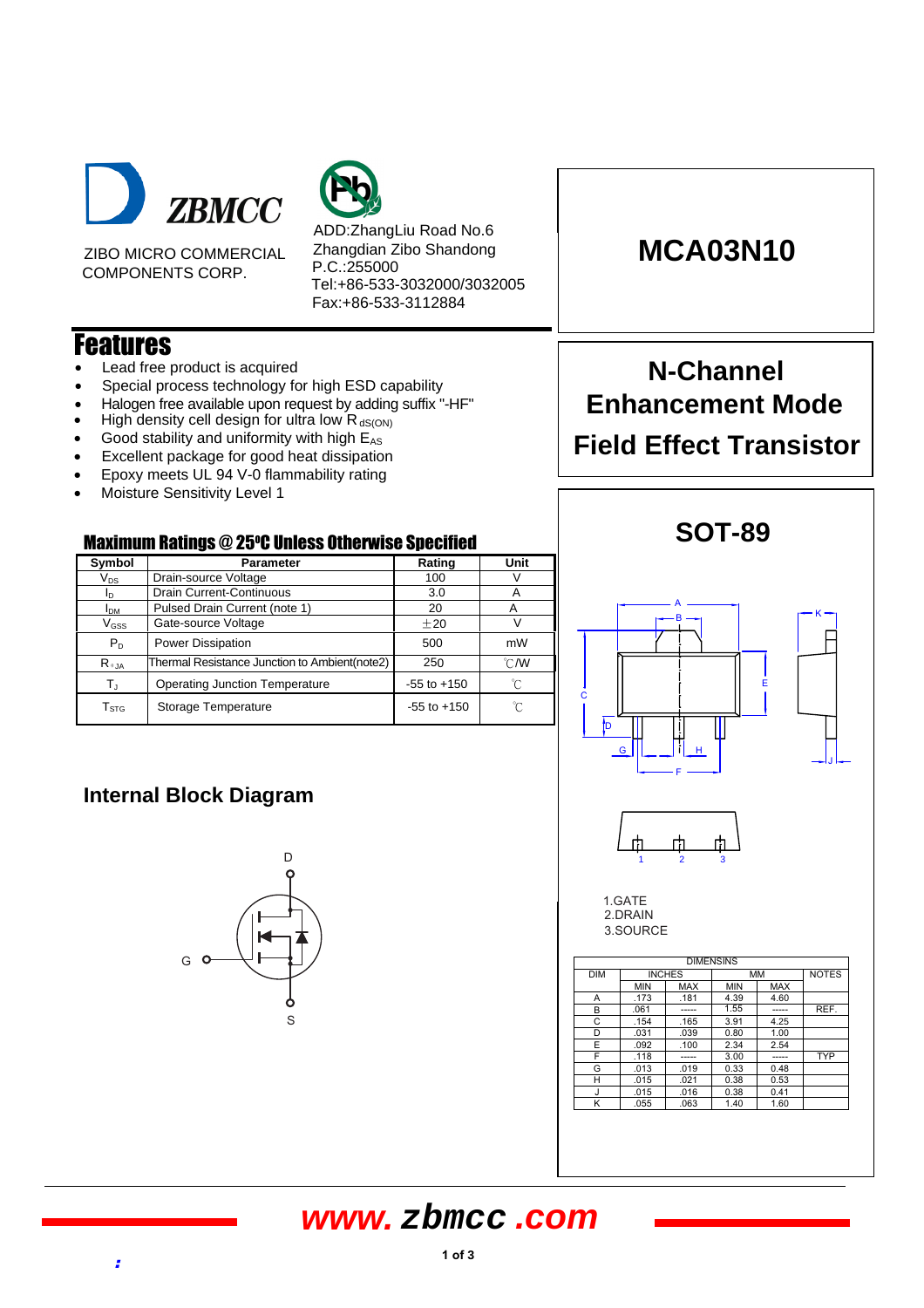# **MCA03N10**



ZIBO MICRO COMMERCIAL COMPONENTS CORP.

#### **Electrical characteristics (Ta=25**℃ **unless otherwise noted)**

| <b>Parameter</b>                          | Symbol                  | <b>Test Condition</b>                                      | Min          | <b>Typ</b> | <b>Max</b> | Unit      |  |
|-------------------------------------------|-------------------------|------------------------------------------------------------|--------------|------------|------------|-----------|--|
| <b>STATIC CHARACTERISTICS</b>             |                         |                                                            |              |            |            |           |  |
| Drain-source breakdown voltage            | V <sub>(BR)DSS</sub>    | $V$ GS = 0V, lp = 250 $\mu$ A                              | 100          |            |            | $\vee$    |  |
| Zero gate voltage drain current           | <b>l</b> <sub>DSS</sub> | $V_{DS} = 100V$ , $V_{GS} = 0V$                            |              |            | 1          | μA        |  |
| Gate-body leakage current                 | <b>I</b> GSS            | $V$ GS = $\pm$ 20V, V <sub>DS</sub> = 0V                   |              |            | $+100$     | nA        |  |
| Gate threshold voltage (note 3)           | $V$ GS(th)              | $V_{DS} = V_{GS}$ , I <sub>D</sub> = 250 $\mu$ A           | $\mathbf{1}$ |            | 2          | $\vee$    |  |
| Drain-source on-resistance (note 3)       | RDS(on)                 | $V$ GS = 10V, $I_D$ = 5A                                   |              |            | 140        | $m\Omega$ |  |
| Forward transconductance (note 3)         | <b>gFS</b>              | $V_{DS} = 5V$ , lp = 2.9A                                  | 3            |            |            | S         |  |
| Diode forward voltage (note 3)            | $V_{SD}$                | $IS=3A$ , $VGS=0V$                                         |              |            | 1.2        | $\vee$    |  |
| <b>DYNAMIC CHARACTERISTICS (note 4)</b>   |                         |                                                            |              |            |            |           |  |
| Input capacitance                         | $C_{iss}$               |                                                            |              | 690        |            | pF        |  |
| Output capacitance                        | $C_{\text{oss}}$        | $V_{DS}$ =25V, VGS =0V, f =1MHz                            |              | 120        |            | pF        |  |
| Reverse transfer capacitance              | C <sub>rss</sub>        |                                                            |              | 90         |            | pF        |  |
| <b>SWITCHING CHARACTERISTICS (note 4)</b> |                         |                                                            |              |            |            |           |  |
| Turn-on delay time                        | $t_{d(on)}$             |                                                            |              | 11         |            | ns        |  |
| Turn-on rise time                         | tr                      | $V_{GS}$ =10V, $V_{DS}$ =30V,                              |              | 7.4        |            | ns        |  |
| Turn-off delay time                       | $t_{d(off)}$            | $RGEN=2.5\Omega$ , lp =2A, $RL=15\Omega$                   |              | 35         |            | ns        |  |
| Turn-off fall time                        | tf                      |                                                            |              | 9.1        |            | ns        |  |
| Total gate charge                         | $Q_g$                   |                                                            |              | 15.5       |            | nC        |  |
| Gate-source Charge                        | $Q_{gs}$                | $V_{DS}$ = 30V, V <sub>GS</sub> = 10V, I <sub>D</sub> = 3A |              | 3.2        |            | nC        |  |
| Gate-drain Charge                         | $Q_{gd}$                |                                                            |              | 4.7        |            | nC        |  |

**Notes :** 

1. Repetitive rating : Pulse width limited by junction temperature.

2. Surface mounted on FR4 board , t≤10s.

3. Pulse Test : Pulse Width≤300µs, Duty Cycle≤2%.

4. Guaranteed by design, not subject to producting.

## **www. zbmcc .com**